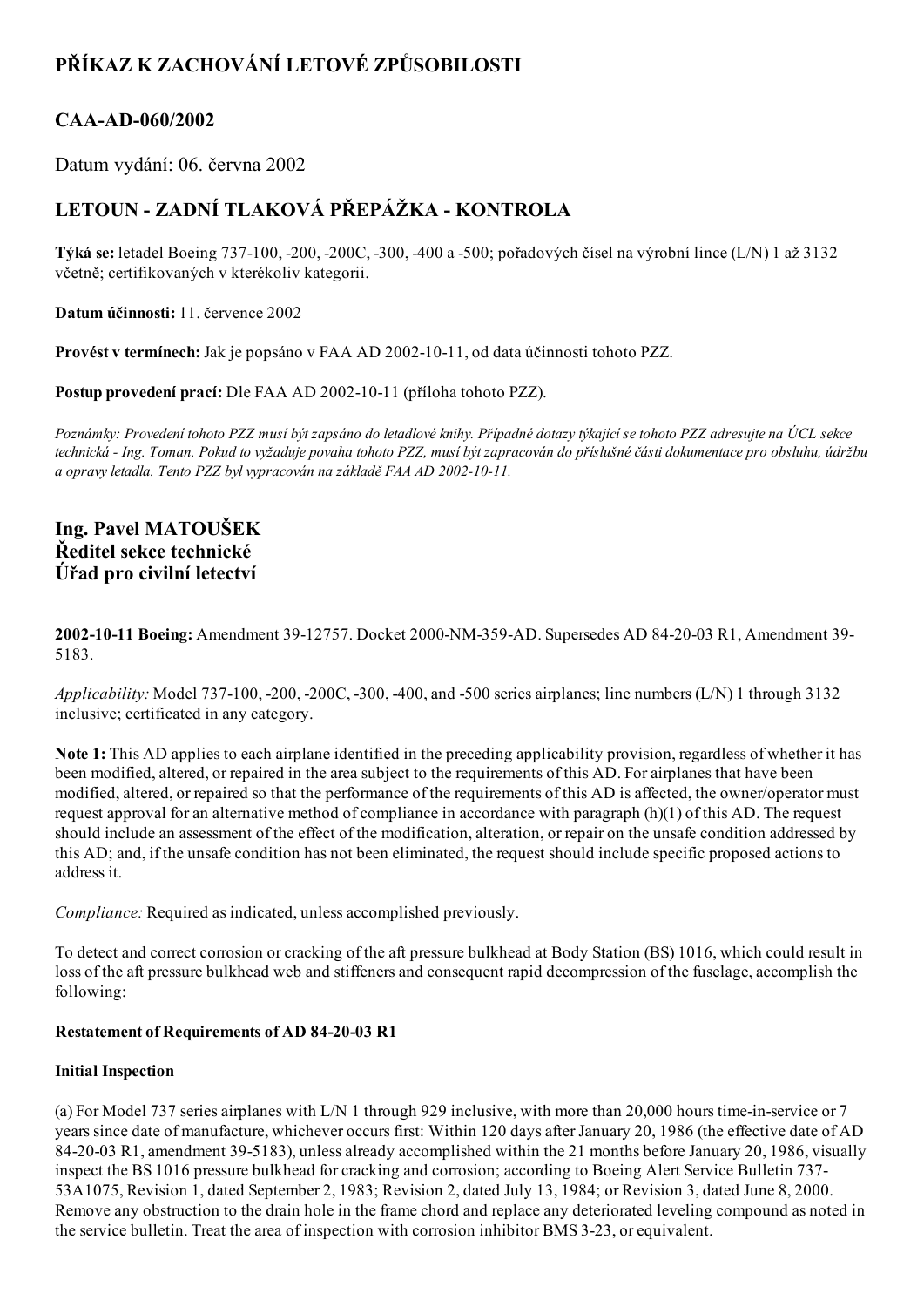# Drain Hole Enlargement

(b) For airplanes identified in paragraph (a) of this AD: Within 1 year afterJanuary 20, 1986, accomplish the drain hole enlargement as shown in Boeing Alert Service Bulletin 73753A1075, Revision 1, dated September 2, 1983; Revision 2, dated July 13, 1984; or Revision 3, dated June 8, 2000.

### Corrective Action

(c) If cracking or corrosion is found during any inspection required by paragraph (a) or (d) of this AD, before further flight, repair according to paragraph  $(c)(1)$  or  $(c)(2)$  of this AD.

(1) According to Boeing Alert Service Bulletin 737-53A1075, Revision 1, dated September 2, 1983; Revision 2, dated July 13, 1984; or Revision 3, dated June 8, 2000.

(2) According to a method approved by the Manager, Seattle Aircraft Certification Office (ACO), FAA; or per data meeting the type certification basis of the airplane approved by a Boeing Company Designated Engineering Representative (DER) who has been authorized by the Manager, Seattle ACO, to make such findings. For a repair method to be approved by the Manager, Seattle ACO, as required by this paragraph, the Manager's approval letter must specifically reference this AD.

#### Repetitive Inspections

(d) For airplanes identified in paragraph (a) of this AD: Repeat the visual inspections and corrosion inhibitor treatment in paragraph (a) at intervals not to exceed 2 years, until paragraph (e) of this AD has been done.

#### New Requirements of This AD

#### Initial Inspection

(e) Do a detailed inspection for cracking or corrosion of the aft pressure bulkhead at BS 1016 (including the forward and aft sides of the pressure web, forward and aft sides of the pressure chord, pressure chord radius, forward and aft sides of the angle stiffener, forward and aft chord, stringer end fitting, system penetration doublers, channel stiffeners and fasteners, "Z" stiffeners and fasteners, and fasteners common to the pressure chord and pressure web), according to Boeing Alert Service Bulletin 737-53A1075, Revision 3, dated June 8, 2000. Do this inspection at the applicable time shown in paragraph (e)(1), (e)(2), or (e)(3) of this AD.

Note 2: For the purposes of this AD, a detailed inspection is defined as: "An intensive visual examination of a specific structural area, system, installation, or assembly to detect damage, failure, or irregularity. Available lighting is normally supplemented with a direct source of good lighting at intensity deemed appropriate by the inspector. Inspection aids such as mirror, magnifying lenses, etc., may be used. Surface cleaning and elaborate access procedures may be required."

(1) For airplanes on which an inspection has previously been done according to the requirements of paragraph (a) of this AD: Do the inspection within 2 years since the most recent inspection according to paragraph (a) or (d) of this AD, as applicable. Inspection according to paragraph (e) of this AD ends the requirement for inspections according to paragraph (d) of this AD.

(2) For airplanes having L/N 930 through 1042 inclusive, on which an inspection has not previously been done according to paragraph (a) of this AD: Do the inspection within 2 years after the effective date of this AD.

(3) For airplanes having L/N 1043 through 3132 inclusive, on which an inspection has not previously been done according to paragraph (a) of this AD: Do the inspection within 6 years since the airplane's date of manufacture, or within 2 years after the effective date of this AD, whichever occurs later.

#### Repetitive Inspections

(f) Repeat the inspection in paragraph (e) of this AD at the applicable time shown in paragraph (f)(1) or (f)(2) of this AD.

(1) For airplanes having L/N 1 through 1042 inclusive: Repeat the inspection at least every 2 years.

(2) For airplanes having L/N 1043 through 3132 inclusive: Repeat the inspection at least every 4 years.